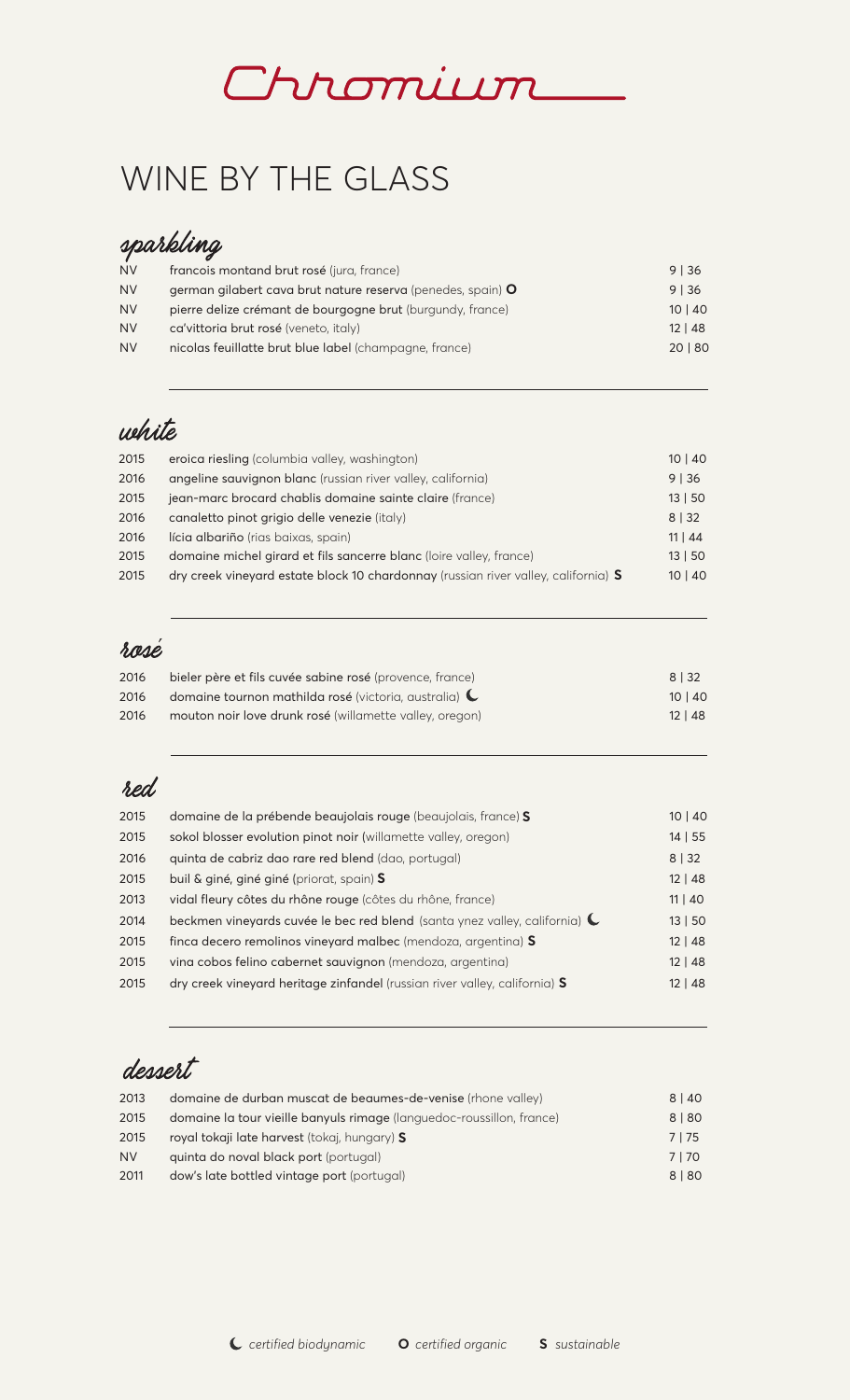# COCKTAILS

## signature cocktails \$12

butterflies and bees absolut elyx, lemon verbena, pineapple, butterfly pea flowers, honey

gin tonic hendrick's gin, rose water, aperol, lime

french open daron fine calvados, herbs de provence, lemon, soda

triple crown grey goose poire, gingerbread roobios tea, lemon, ginger beer

peruvian solstice pisco porton, passion fruit, allspice, lemon, egg whites

grand slam don julio blanco, china-china, ancho reyes, lime

barossa valley black pepper steeped bacardi 8, verjus rouge, blackberry, tobacco tincture

stranded ship avion blanco, yuzu, wild thai banana

the ghost in the net pierre ferrand 1840, wild turkey rye, fennel, sumac, cumin, carpano antica

drop shot bulliet bourbon, vermut, PX sherry, root beer bitters

so fresh, so clean montelobos mezcal, lime, watermelon agua fresca, thai chili

the midtown ketel one, blood orange, lime, lavendar

## **classic cocktails**  $\frac{1}{2}$

paloma espolon tequila, lime, grapefruit soda daiquiri flor de cana rum, lime, tea leaf demerara jungle bird campari, gosling's black seal rum, pineapple caipirinha leblon cachaca, lime, sugar cane aviation bombay sapphire, lemon, crème de violet boulevardier bulleit rye, campari, punt e mes penicillin dewars white label scotch, lemon, honey

irish coffee jameson's black barrel, cardamom, cold draft coffee, sweet cream

## midtouen mocktails se

verjus blanc, chamomile, honey, mint tincture

blackberry, orange fizz, lemon verbena, cream

ginger, Lemon soda, raspberry

coffee, allspice, almond milk

grapefruit, bergamot, cola nut, lavender

# BEER

draft

michelob ultra lager (4.2%) st. louis, mo 5 samuel adams boston lager (4.9%) boston, ma6 goose island sofie saison (6.5%) chicago, il8 moody tongue peeled grapefruit pilsner (4.3%) chicago, il6 lagunitas little sumpin' sumpin' pale wheat ale (7.5%) chicago, il 6 revolution anti-hero ipa (6.5%) chicago, il6

### ale

brewery vivant big red coq amber ale (6.5%) grand rapids, mi 8 dogfish head seaquench gose ale (4.9%) milton, de6 short's space rock pale ale (5.0%) bellaire, mi [gluten free] 6 half acre daisy cutter pale ale (5.2%) chicago, il<br>
8 tocayo hominy white ale (5.8%) warrenville, il6 burnt city balloon boy wheat ale (5.7%) chicago, il6 goose island 312 urban wheat ale (4.2%) chicago, il6 marz jungle boogie pale wheat ale (5.5%) chicago, il7 great divide colette farmhouse ale (7.3%) denver, co6 miskatonic catchpenny session rye (4.5%) darien, il6 whiner le tub saison (6.6%) chicago, il **7** and *7* and *7* and *7* and *7* and *7* and *7* and *7* and *7* and *7* and *7* and *7* and *7* and *7* and *7* and *7* and *7* and *7* and *7* and *7* and *7* and *7* and *7* an

#### cider

#### ipa

solemn oath snaggletooth bandana ipa (6.5%) naperville, il6 founders all day ipa session ale (4.7%) grand rapids, mi 6 bell's two hearted ale ipa (7.0%) kalamazoo, mi 6

### lager

| bud light (4.2%) st. louis, mo                       | 5 |
|------------------------------------------------------|---|
| stella artois (5.0%) leuven, belgium                 | 6 |
| corona light (4.1%) cerveceria modelo, mexico        | 5 |
| hopewell first lager (5.0%) logan square chicago, il | 6 |
|                                                      |   |

porter

founders porter (6.5%) kalamazoo, mi6

#### extras

truly spiked & sparkling grapefruit (5.0%) boston, ma 5 bantam wunderkind cider (6.0%) somerville, ma [gluten free] 6 n/a krombacher pilsner (0%) kreutzel-krombach, germany 5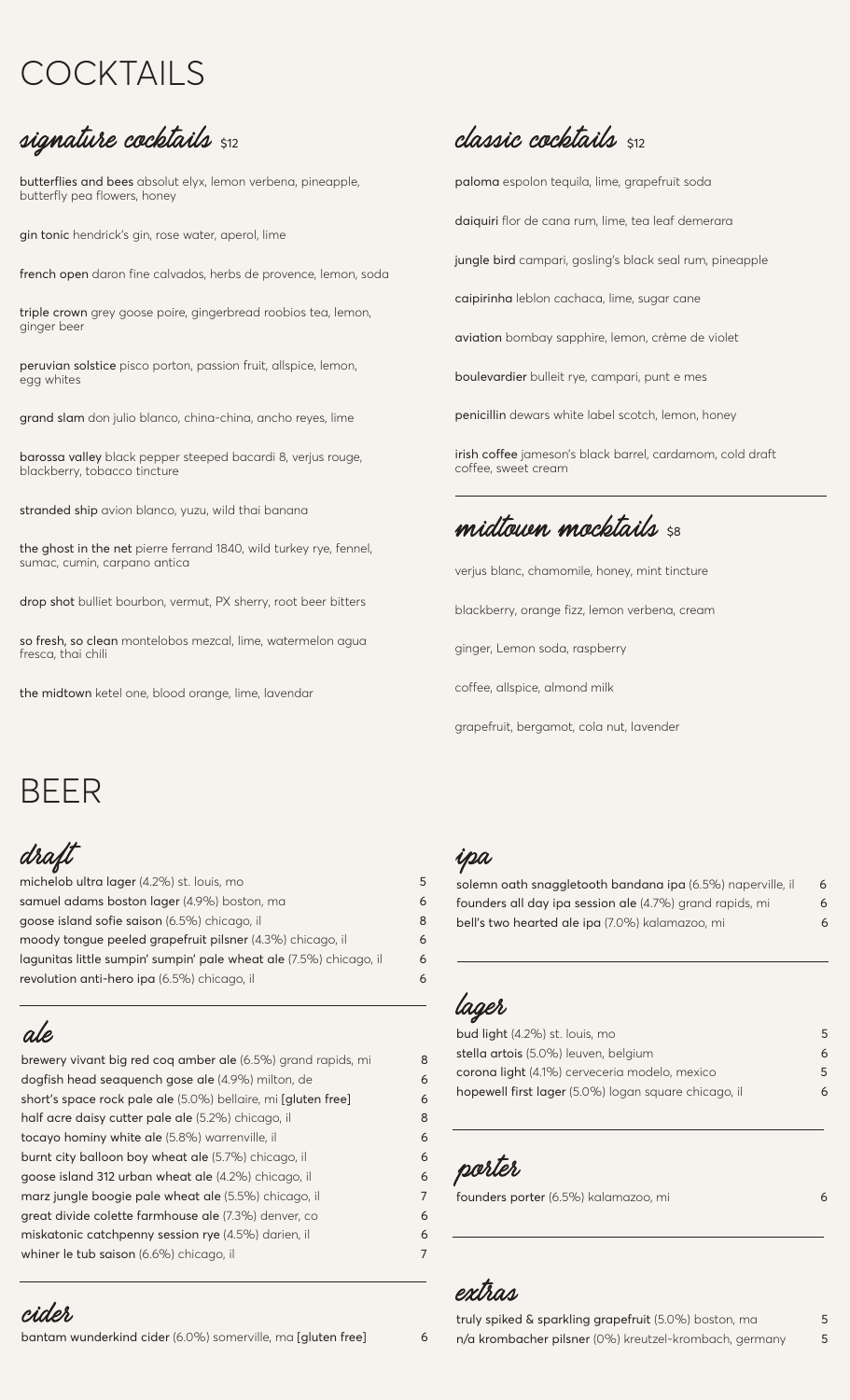# Chromium

# WINE BY THE BOTTLE

## sparkling white

| <b>NV</b> | pierre delize crémant de bourgogne brut (burgundy, france)            | 40  |
|-----------|-----------------------------------------------------------------------|-----|
| <b>NV</b> | nicolas feuillatte brut blue label (champagne, france)                | 80  |
| 2013      | schramsberg blanc de blancs champagne (north coast, california) S     | 85  |
| <b>NV</b> | laurent-perrier brut la cuvée champagne (france)                      | 95  |
| <b>NV</b> | billecart-salmon brut sous bois champagne (france)                    | 165 |
| <b>NV</b> | ruinart blanc de blancs champagne (france)                            | 180 |
| <b>NV</b> | perrier-jouet belle epoque fleur de champagne brut millesime (france) | 450 |
| <b>NV</b> | dom pérignon (france)                                                 | 450 |
|           |                                                                       |     |

## sparkling rosé

| <b>NV</b> | jean-charles boisset jcb n°69 brut rosé (france) | 65   |
|-----------|--------------------------------------------------|------|
| <b>NV</b> | billecart-salmon brut rosé (france)              | 155  |
| <b>NV</b> | laurent-perrier brut cuvée rosé (france)         | 17.5 |
| <b>NV</b> | ruinart rosé (france)                            | 180  |
|           |                                                  |      |

## white

| 2015 | long shadows poet's leap riesling (columbia valley, washington)                     | 50  |
|------|-------------------------------------------------------------------------------------|-----|
| 2010 | domaine des baumard savennieres clos du papillon (loire valley, france) O           | 80  |
| 2015 | dog point vineyard sauvignon blanc (marlborough, new zealand) O                     | 45  |
| 2014 | jean-claude dagueneau domaine des berthiers pouilly-fume (loire valley, france) S   | 55  |
| 2016 | alphonse mellot "les moussières" sancerre (loire valley, france) O                  | 60  |
| 2014 | jean-marc brocard 1er cru vau de vey, chablis premier cru forêts (france) $\bigcup$ | 65  |
| 2015 | domaine louis michel & fils, chablis premier cru forêts (france) O                  | 80  |
| 2013 | domaine louis michel & fils, chablis grand cru grenouilles (france)                 | 160 |
| 2016 | venica & venica jesera pinot grigio collio (fiuli, italy) O                         | 40  |
| 2013 | dopff au moulin pinot gris schoenenbourg grand cru (alsace, france) O               | 80  |
| 2014 | 1583 albariño de fefiñanes (rias baixas, spain)                                     | 80  |
| 2015 | patz & hall chardonnay (sonoma coast, california)                                   | 55  |
| 2012 | domaine maison vincent girardin, meursault les narvaux (france)                     | 140 |
| 2015 | kosta browne one sixteen chardonnay (russian river, california)                     | 165 |

### red

| 2014 | alchemist pinot noir (willamette valley, oregon)                                                    | 60  |
|------|-----------------------------------------------------------------------------------------------------|-----|
| 2012 | sandhi sanford & benedict pinot noir (central coast, california) S                                  | 150 |
| 2014 | domaine geantet-pansiot 1er cru "le poissenot" gevrey-chambertin (burgundy, france)                 | 250 |
| 2013 | ferrer bobet vinyes velles priorat tinto (priorat, spain) $\mathsf O$                               | 95  |
| 2014 | château de beaucastel, coudoulet de beaucastel rouge (cote du rhone, france) $\mathsf{O}\mathsf{C}$ | 70  |
| 2011 | spring valley vineyard katherine corkrum cabernet franc (walla walla, washington)                   | 110 |
| 2012 | antinori pian delle vigne brunello di montalcino (italy)                                            | 160 |
| 2012 | vidal-fleury châteauneuf-du-pape (cote du rhone, france)                                            | 110 |
| 2013 | vidal-fleury côte-rôtie (cote du rhone, france)                                                     | 195 |
| 2012 | spring valley frederick red blend (walla walla, washington)                                         | 115 |
| 2015 | alexander valley merlot estate (california)                                                         | 45  |
| 2014 | mauritson dry creek valley zinfandel (california)                                                   | 60  |
| 2011 | bodegas muga seleccion especial reserva (rioja, spain)                                              | 90  |
| 2013 | vietti castiglione barolo (piedmont, italy) S                                                       | 115 |
| 2014 | bodega catena zapata malbec (mendoza, argentina)                                                    | 45  |
| 2011 | château lynch-bages pauillac bordeaux (bordeaux, france) S                                          | 95  |
| 2011 | château léoville poyferré saint julien bordeaux, second growth (bordeaux, france)                   | 280 |
| 2013 | blackbird vineyards arise bordeaux blend (napa valley, california)                                  | 105 |
| 2010 | nicolis angelo amarone della valpolicella classico (veneto, italy)                                  | 125 |
| 2014 | frog's leap rutherford estate cabernet sauvignon (rutherford, california) O                         | 100 |
| 2014 | miner family winery emily's cuvée cabernet sauvignon (napa valley, california) S                    | 110 |
| 2014 | leviathan red blend (california)                                                                    | 95  |
| 2014 | pax mahle "the hermit" syrah (north coast, california) S                                            | 90  |